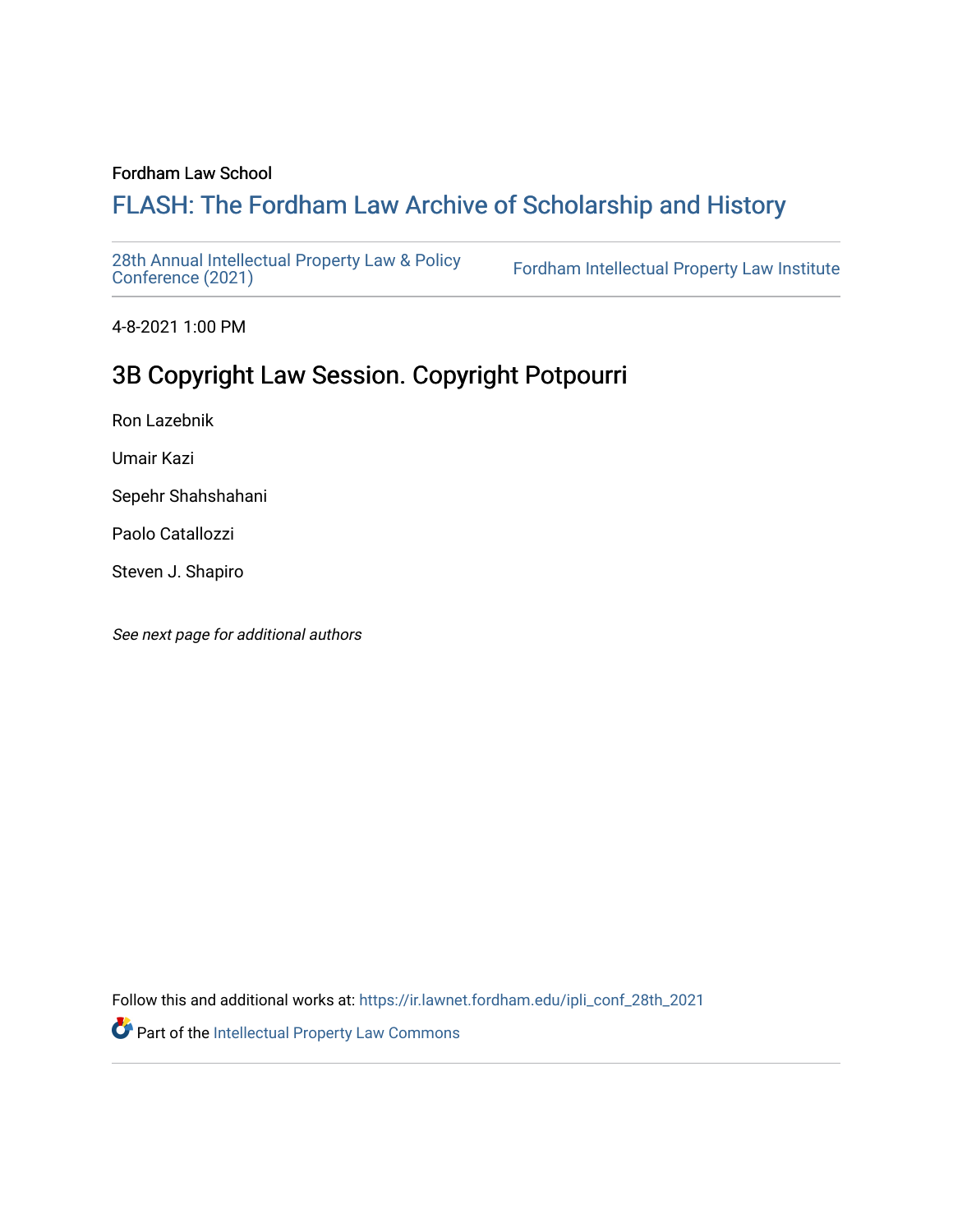## Authors

Ron Lazebnik, Umair Kazi, Sepehr Shahshahani, Paolo Catallozzi, Steven J. Shapiro, Christine Storry, Ann Bartow, and Susan Scafidi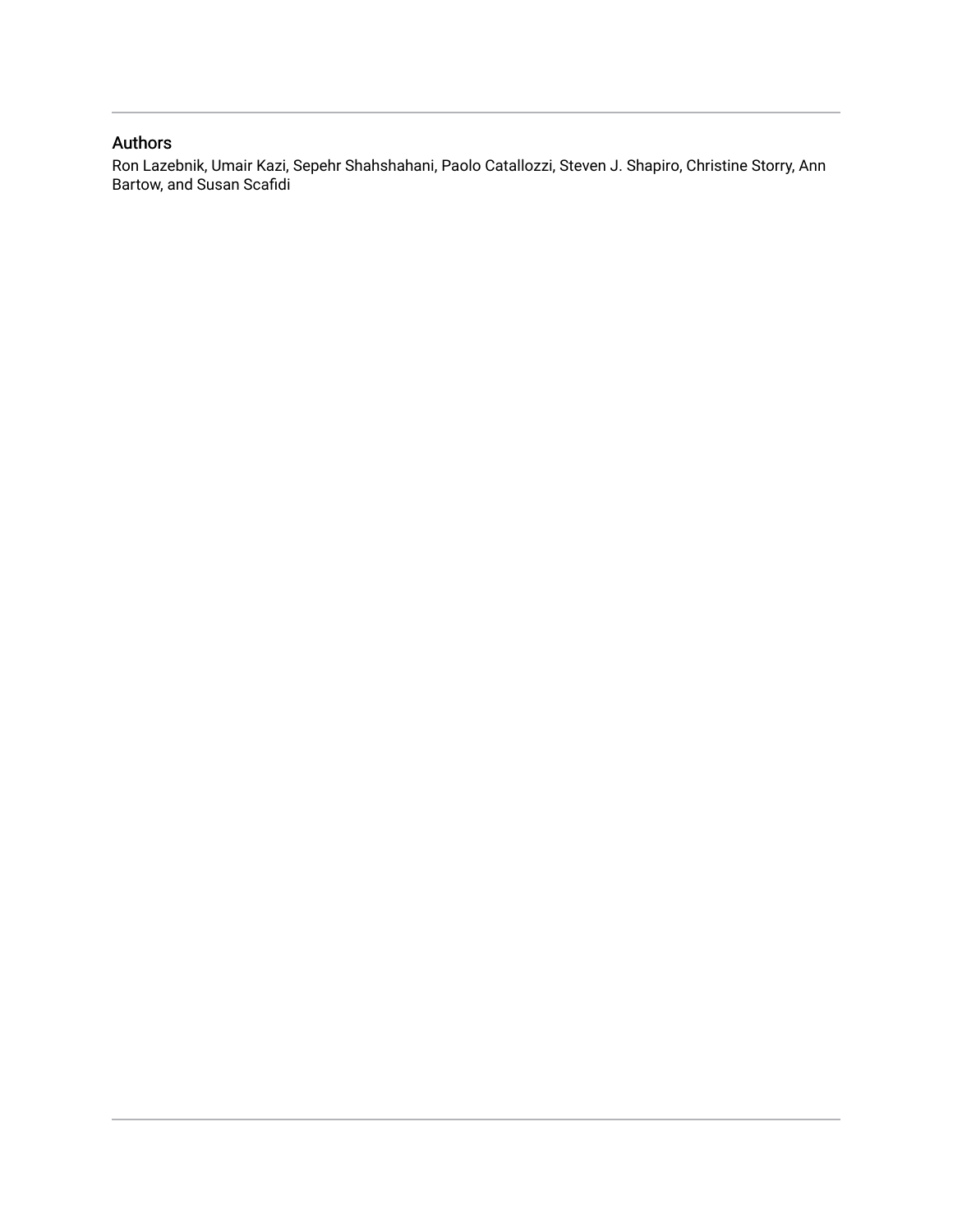## **Emily C. & John E. Hansen Intellectual Property Institute**

## **TWENTY-EIGHTH ANNUAL CONFERENCE INTERNATIONAL INTELLECTUAL PROPERTY LAW & POLICY**

*Thursday, April 8, 2021 – 1:00 p.m.*

## **SESSION 3: COPYRIGHT LAW 3B***. Copyright Potpourri*

#### *Moderator:*

**Ron Lazebnik** *Fordham University School of Law, New York*

*Speakers***:**

## **Umair Kazi**

*The Authors Guild, New York Stealing from Peter to Lend to Paul: How the Internet Archive Used the Pandemic to Encroach on Authors' Rights*

#### **Sepehr Shahshahani**

*Fordham University School of Law, New York Designs of Useful Articles in Copyright Law: Where Do We Go After Star Athletica?*

## **Paolo Catallozzi**

*Supreme Court of Italy, Rome IP Rights Protection in the Digital Environment: Dynamic Injunctions*

#### **Steven J. Shapiro**

*Federal Bureau of Investigation (FBI), New York IP Attorney to Supervisory Special Agent: An Overview of the Journey*

*Panelists***:**

**Christine Storry** *University of Melbourne, Melbourne*

## **Ann Bartow**

*University of New Hampshire, School of Law, Concord*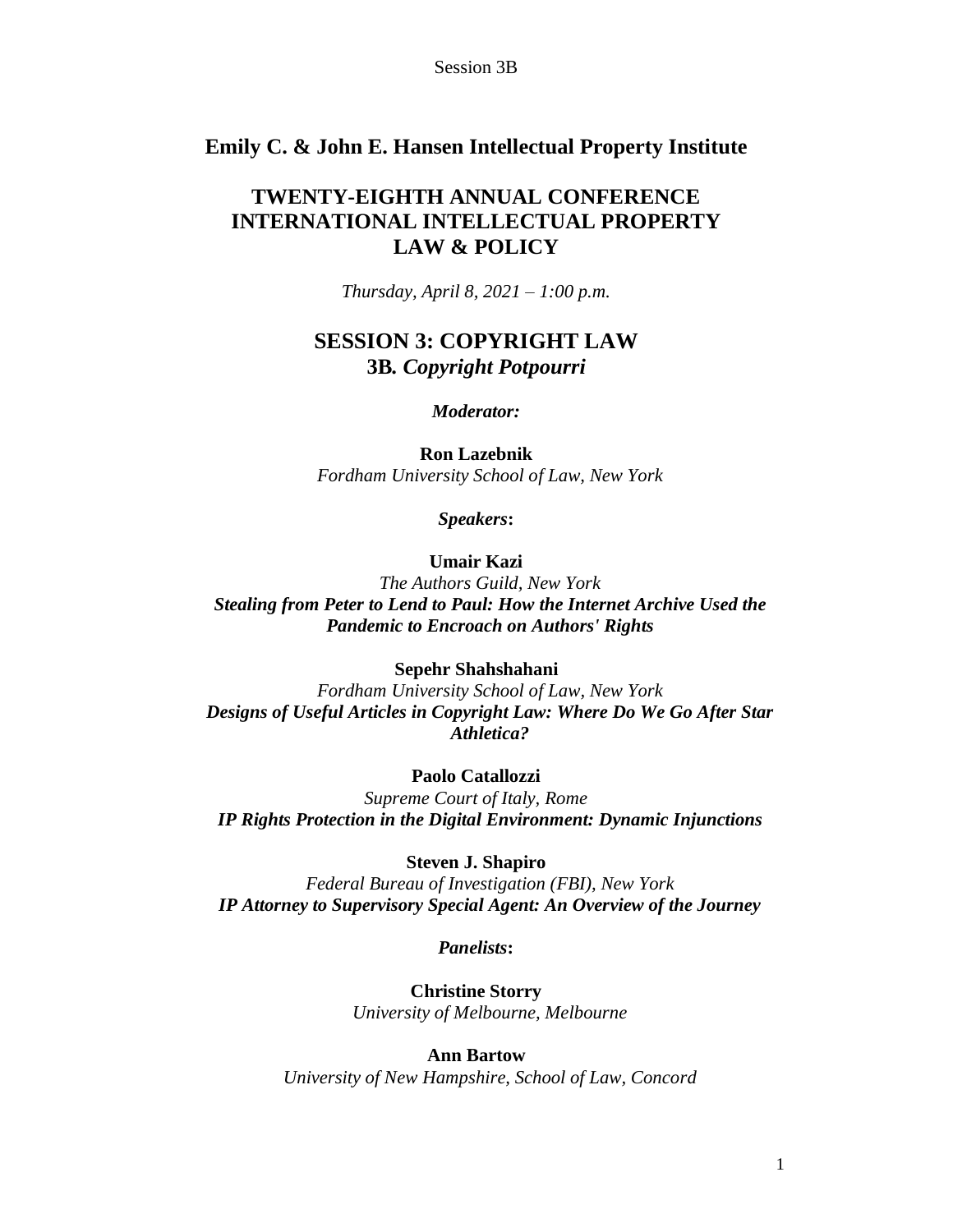## **Susan Scafidi** *Fordham University School of Law, New York*

\* \* \*

RON LAZEBNIK: This is a very interesting panel because the *Copyright Potpourri* panel has no set theme other than copyright. The discussions we're going to have today are certainly going to run the gamut. It should be a very interesting discussion. We have four speakers covering different topics today. I'm going to try as best I can to keep us on time so that everybody has a chance to share their views, and that we can get to questions from the audience as much as possible.

Just quickly running through who is with me today, is Umair Kazi from the Authors Guild, Sepehr Shahshahani from Fordham University, Paolo Catallozzi from the Supreme Court of Italy, Stephen Shapiro from the FBI. Then we have panelists, Christine Storry from the University of Melbourne, and Ann Bartow from the University of New Hampshire, and Susan Scafidi from Fordham University. This is a very Fordham University heavy panel. No bias there whatsoever, though.

With that, Umair, you have the floor.

UMAIR KAZI: Thank you, Ron. Thanks for the invitation. It's a real pleasure being with Fordham, though, remotely. I've been an attendee at past conferences, so it's really an honor to be presenting here.

My name is Umair Kazi. I'm the Director of Policy and Advocacy at the Authors Guild. The Authors Guild is the oldest and largest professional organization of authors in the U.S. Since 1912, the Guild has been advocating on behalf of authors for fair terms in publishing contracts, copyright protection, tax benefits. We gained some notoriety, I think over a decade ago, before my time at the Guild, because the Authors Guild sued Google for the Google Books digitization project.<sup>1</sup> Little known case, that did not change anything for fair use. I'm kidding. Changed a lot of things.

Today, I'll be talking about the National Emergency Library, when using the National Emergency Library, to talk more about Open Library, which is Internet Archive's other project, and just basically the marriage of the argument for making copy digitizing books and lending them on the internet as under the controlled digital lending theory.

Last March, as we all know, we were all grappling with the pandemic, not sure whether we would continue going to offices and work. Authors, certainly, were facing a very dramatic uncertainty. A lot of authors had books coming out that they weren't sure whether they would be able to get the promotion or have bookstores close down.

Amid all of that, the National Emergency Library emerged in the scene. It allowed anyone to borrow from among a catalog of around, I think, 1.4 million scanned copies of books that Internet Archive has, and hundreds of thousands of them. I don't want to put a number on it, but a great proportion of them are books

<sup>1</sup> Authors Guild v. Google, Inc., 804 F.3d 202 (2d Cir. 2015).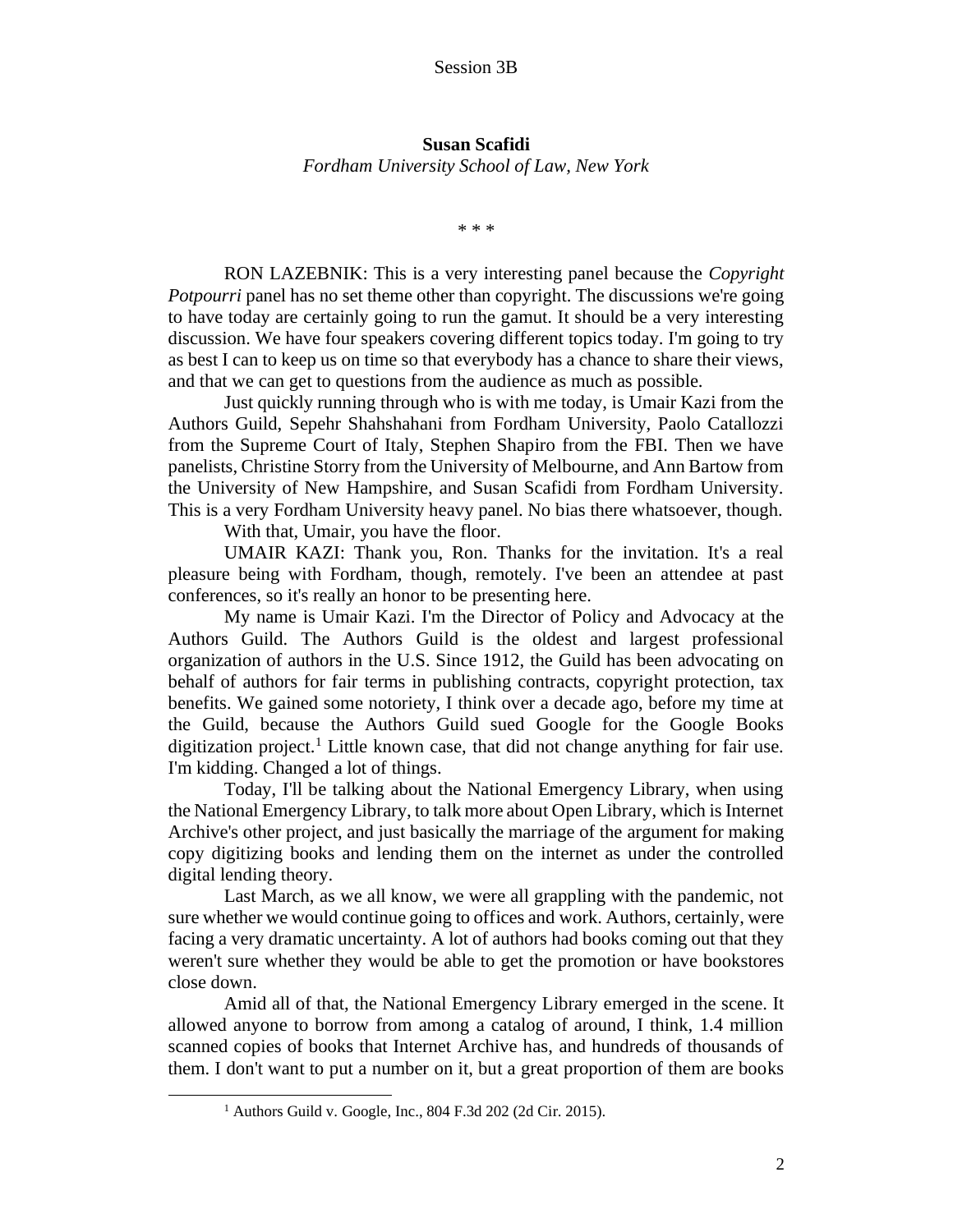still under copyright. As the publishers' complaint against the Internet Archive alleges, a great proportion of the books were also published within the last decade.

Internet Archive launched the National Emergency Library, claiming, without evidence, that it was addressing the need for students to access books when physical libraries were closed. Even though, as an industry, this need wasn't quite ascertained at that point, because at the same time, Internet Archive launched the National Emergency Library, but even before that, a lot of publishers had already been talking to libraries and loosening the terms of their licenses for at-home education. There were also limitations made into the TEACH Act.<sup>2</sup> As an industry, the publishing industry, and certainly the authors were very much aware that there would be a necessary pivot from the way books circulated, in the way authors engaged with their readers, especially children and young adults. The industry as a whole was responding to that.

When the National Emergency Library came on the scene, it really and rightly angered a lot of authors and publishers who were engaged in these measures to make sure that books continue to get readers. The Authors Guild at the time launched a public campaign, and we got 6,000 signatories to an open letter calling on Brewster Kahle and the Internet Archive to shut down the National Emergency Library. We didn't get a response from that, continued our campaign, and I think a couple of months later, the publishers — I'm hazy on the timeline, but I think it was — the National Emergency Library was launched in March, and the publishers' suit started in June. Right around that time, Internet Archive decided to scrap the National Emergency Library.

We certainly saw this as an effort by the Internet Archive to use a crisis to push copyright law further out to the edges. There's no question that it violated federal law. Its impact on authors was clearly palpable, especially at a time when the authors' incomes from the pandemic were already going down.

There's no basis in the law, as also is very detailed articulation of that in the publishers' complaint. There's no basis in the law for scanning and making copies of entire books, verbatim copies of entire books available to the public, which Internet Archive has been doing for years through the Open Library program. Whether you have the one copy per user limitation on it or not. This was reaffirmed in *ReDigi*<sup>3</sup> where the Second Circuit found that the market harm was likely because under the fourth fair use factor, for digital resales essentially because the lower price resales were sold to the same customers who would have otherwise purchased new licenses.

I understand that in *ReDigi*, it was a commercial market, but the point still stands. Publishers sell licenses to libraries, and authors earn income from those licenses. Moreover, the practice of controlled digital lending really threatens the market for books that are currently out of print. It assumes that the out of commerce books have no value for the authors. We help a lot of authors get reversion of rights from publishers when their books go out of print and republish them.

One of the arguments the Internet Archive has made is that these books are out of print; they have no commercial value. Well, actually, they have a lot of

<sup>2</sup> Technology, Education and Copyright Harmonization Act, 17 U.S.C. § 110,112.

<sup>3</sup> Capitol Records, LLC v. ReDigi Inc., 910 F.3d 649 (2d Cir. 2018).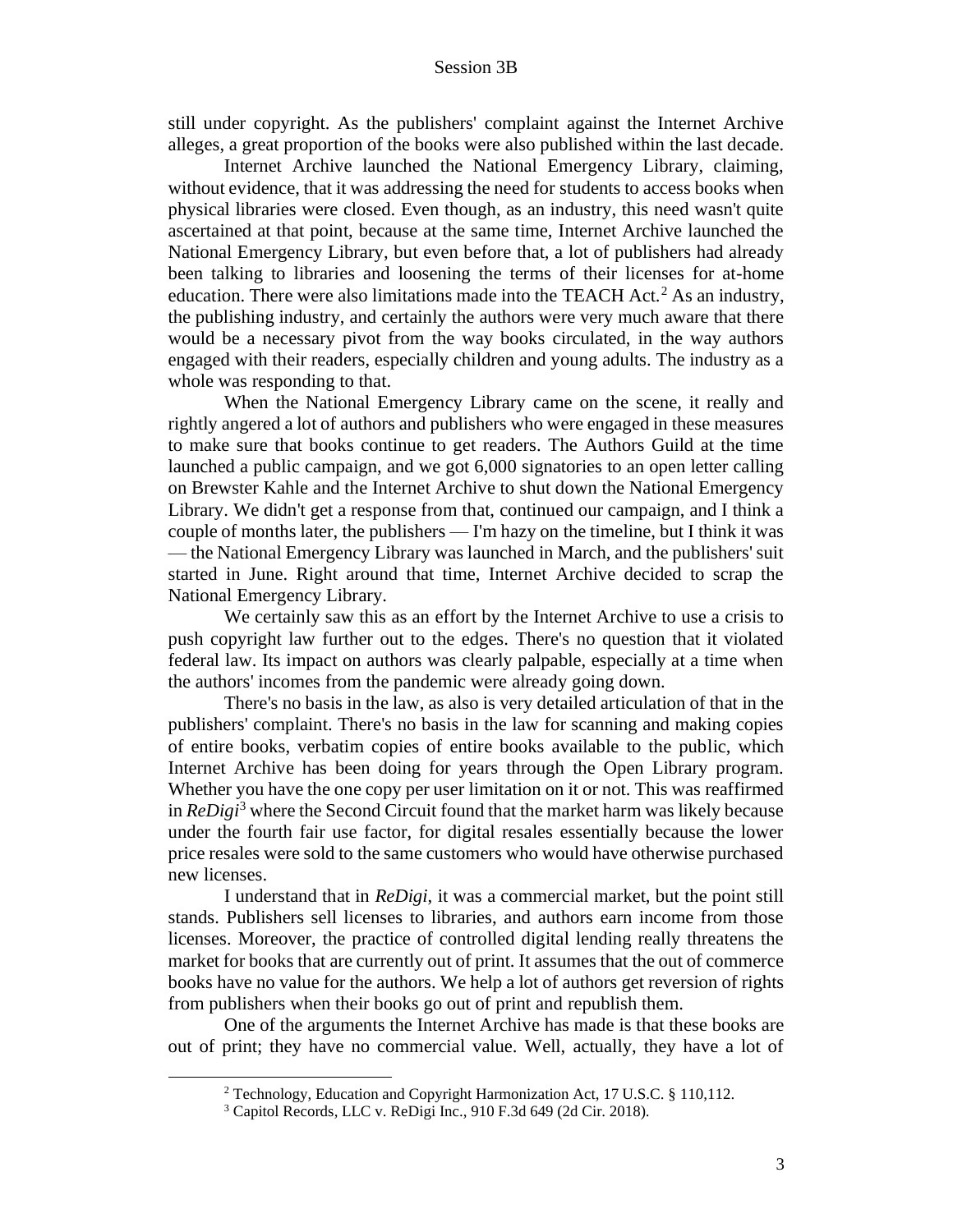commercial value — books come back into print, and we try to constantly emphasize that just because the book is out of print doesn't mean it has lost commercial value.

RON LAZEBNIK: You mentioned a few things in there. The TEACH Act, for those of you who are not well versed in American copyright law, is a separate exception to the exclusive rights of the author, a type of fair use that revolves mainly around the classroom setting.

Ann, I'll start with you as a reaction from a U.S. copyright professor perspective. Any thoughts on Umair's view of the— I guess the fair use elements here – with regard to this?

ANN BARTOW: Well, as you know, fair use in the United States has been on a bit of a wild ride in the last couple of days. That's one way to put it, right? Of course, the *Oracle vs.* Google case<sup>4</sup> was — I was frankly surprised. I don't know anyone else pleasantly surprised. I was happy. I was mostly happy. Of course, I'm a bit of a crank, so I have to complain. I would've liked to have seen the  $102(b)$ ,  $5$  I would've liked them to say it was uncopyrightable under 102(b). I do want it to be clean and done, is what I definitely would've preferred instead of fair use, although we have to — That's okay, but then at the same time, the *Warhol* case,<sup>6</sup> which seems to suggest the *Acuff-Rose*<sup>7</sup> undermining, rethinking retrenchment, and it's really hard. It's complicated, right?

When I teach *Acuff-Rose*, the students all have a really hard time understanding the — Justice Souter sets out the satire versus parody distinction, and it doesn't even make any sense then, but really over time, it makes no sense.

Every time you want it to come out for fair use, you just say it's a parody, even though it doesn't fit within the definition either. At the end of the day, is evolution something that is a good thing even when it veers in directions we don't like, is there a way to have more bright lines in context. I think I have a lot of questions, but no answers.

RON LAZEBNIK: It's definitely something to think about. As you pointed out, we have a recent Supreme Court case as of this week. As part of it noting that the list of factors is non-exhaustive, but there are other factors, and I think that's what Internet Archive here would probably be pushing for, that there's some other factor that needs to be dealt with.

We have international panelists here. Christine, I'll turn to you if you're comfortable speaking about this kind of fact pattern from your perspective as to would this be fair use or fair dealing in Australia, or how would this be handled differently?

CHRISTINE STORRY: Yes, so in Australia, it would be fair use,<sup>8</sup> and from a creative perspective, fair use in the *Oracle* case is a better outcome than losing copyright altogether.

2021).

Australian Law Reform Commission (16082012) states the current law on the dealing exemption:

<sup>4</sup> Google LLC v. Oracle America, Inc., 141 S.Ct. 1183 (2021).

 $5$  17 U.S.C. § 102(b).

<sup>6</sup> Andy Warhol Foundation for the Visual Arts, Inc. v. Goldsmith, 992 F.3d 99 (2d Cir.

<sup>7</sup> Campbell v. Acuff-Rose Music, Inc., 510 U.S. 569 (1994).

<sup>8</sup> Australia has a fair dealing exemption for libraries, research and other uses. The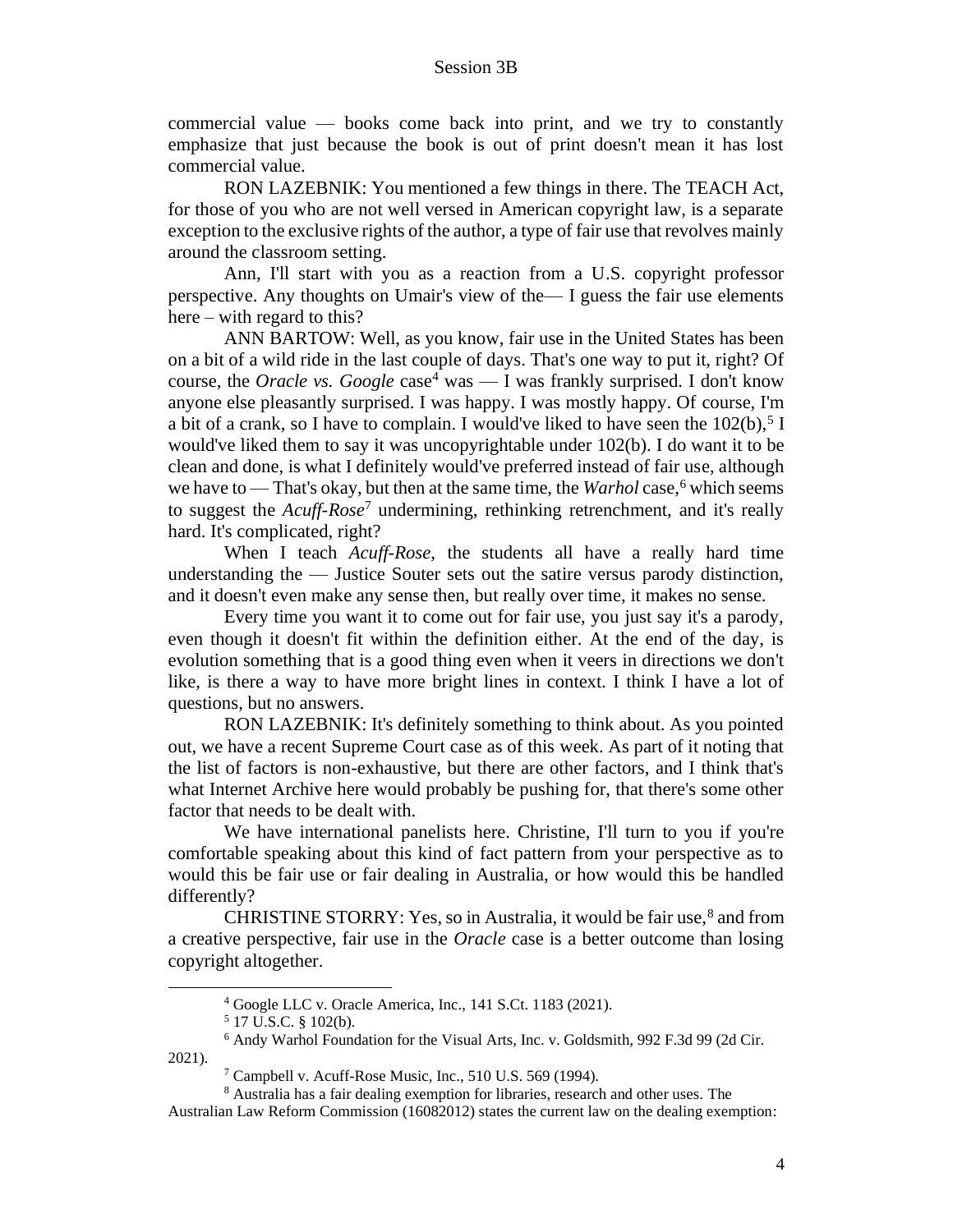RON LAZEBNIK: Umair, any quick reaction before we turn to our next speaker?

UMAIR KAZI: I think we also talk about fair use generically, but we have to also think about the particular factors. There may be new factors coming in. I guess large sweeps and vacillations don't help creators because they just don't know, often creators are the after talks of these debates. The use is made, in this case, from my perspective, it's obvious where if it's a verbatim digital scan of a book, then it's not transformative, there's nothing being added to that, what's the sort of aim of copyright we're advancing there. I think that the broader fair use, without really getting the nuances, it just creates a lot of confusion.

RON LAZEBNIK: Yes, thank you for that. I guess the one final thought I'll add to that is, as a person on the sidelines, I appreciate when these big overtures are taken only because it's more likely to resolve into an actual court opinion to help clarify the law. Whereas, if it's smaller stakes, it's far more likely to be settled, and then you're still operating in the shadow of the law rather than a clearly articulated opinion. Let's now turn our attention to Paolo.

PAOLO CATALLOZZI: Thank you. First of all, I want to say that it's a pleasure and an honor to be with you today. In the next seven minutes, I will be talking about a specific judicial, non-criminal, remedy to address copyright infringements and, in general, IP rights infringements in the digital environment.

We all know that there are websites that host sport events, movies, music, magazines and photos uploaded by the manager or by third parties, or offer streaming services to those events, without the consent of the copyright owner, as well we see online selling of goods which bear registered trademarks, without the consent of the trademark owner, whether they are counterfeited products or products sold outside a close distribution network.

We have traditional injunctions — blocking injunction or injunction to remove these illicit contents, but these injunctions are easy to circumvent by means of making the illicit content available immediately after the issuing of the injunction with a different IP address or URL or through different streaming servers.

We see that the protection of IP rights is not effective and the courts of many States — European and non-European — started to look at a way to address the issue, and the answer can be found in the dynamic injunction.

What is a dynamic injunction?

It is an order to the intermediary to adopt the most appropriate measures to block access to a specific website or streaming server, and also to all the different

<sup>&</sup>quot;The Copyright Act does not define a 'fair dealing.' Rather, specific 'fair dealing' exemptions exist for the purposes of research or study; criticism or review; parody or satire; reporting the news; and a legal practitioner, registered patent attorney or registered trade marks attorney giving professional advice…Not all these exemptions are available for all types of copyright material. The Copyright Act provides that 'fair dealings' for these specified purposes may be made with the following copyright material: literary, dramatic, musical or artistic works; adaptations of literary, dramatic or musical works; and audiovisual items - defined as sound recordings, cinematographic films, sound broadcasts or television broadcasts." *Fair Dealing Exceptions*, AUSTL. LAW REFORM COMM'N, https://www.alrc.gov.au/publication/copyright-and-the-digital-economy-ip-42/fairdealing-exceptions/ (last visited July 28, 2021).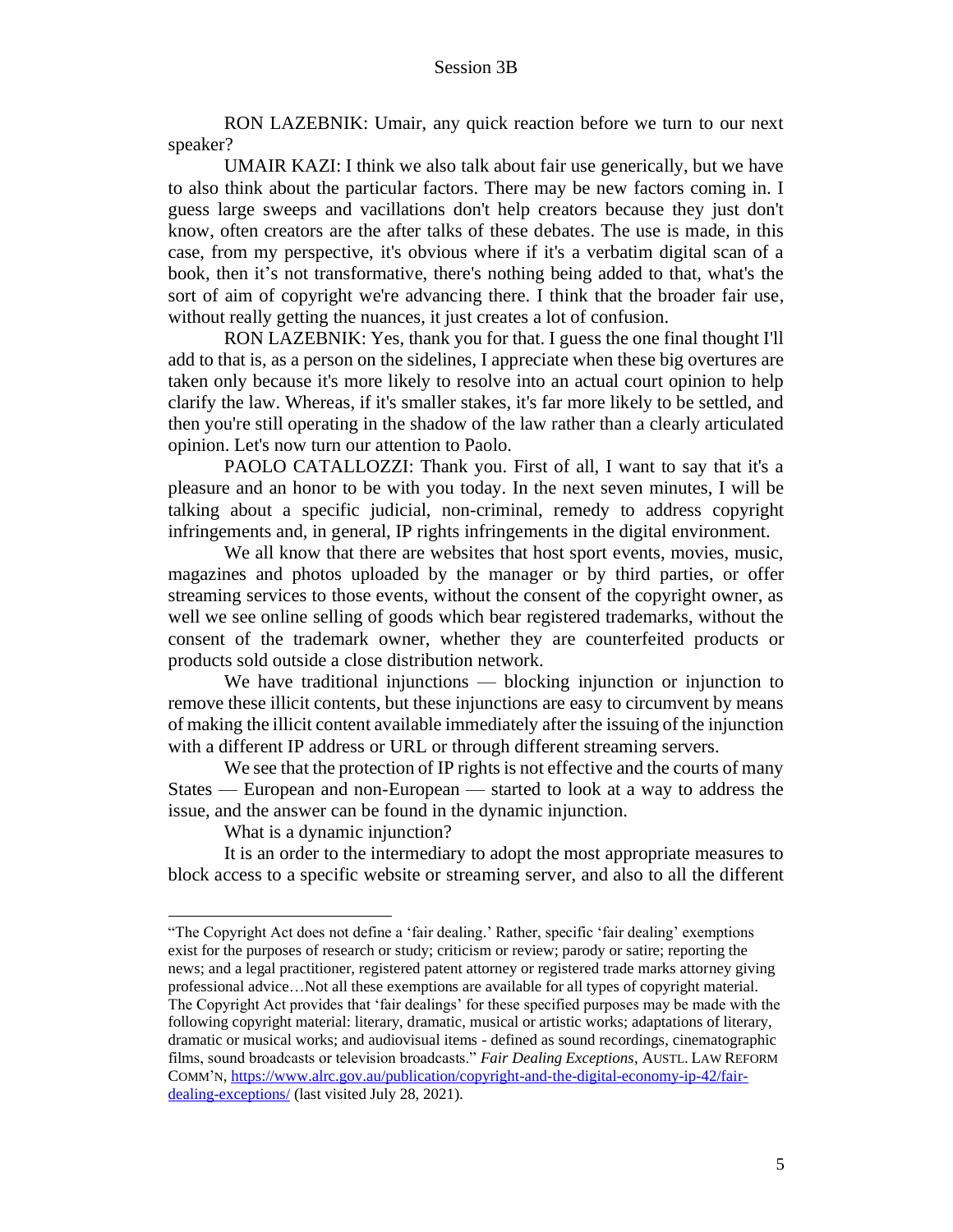websites and streaming servers where the same infringement may be committed, without the need for a new judicial procedure to obtain a new injunction.

Those kinds of injunctions have been issued by some European national courts, but also by national courts of different States from different continents: India, Mexico, Singapore, just to name a few; and that even if there's no statutory provision in those countries' legislation.

Also, the Court of Justice of the European Union in 2019, in a defamation claim<sup>9</sup> said that the use of a dynamic injunction is non-conflicted with European law if the content of the information is equivalent to the one that was previously declared to be a law.

Now, quickly, we have some issues raised by the dynamic injunctions and let me focus on those issues.

First of all, which websites can be targeted without a new judicial order? I can offer you some criteria: (a) The websites that display the same illicit content. Is that enough? Or is it also necessary that (b) the illegal activity comes from the same infringer or that there is any evidence of a link between different infringers? That's the first point.

The second, who controls over the respect of that scope of application? The court, the intermediaries, the copyright holders or a third authority? If I'm correct, an Indian Court appointed a non-judicial authority to control that aspect.

Third point, who is unable to assert his rights before the court? The intermediaries because the burden of the implementation of the measure is on them? Or the internet users, because the injunction may interfere with their rights of expression and information through the web, so with their fundamental rights? Or the alleged infringers because the injunction interferes with their right to conduct their business?

Another issue is the cost allocation: Who bears the cost of implementation of the dynamic injunction? The intermediaries? Actually, they are not responsible, but they get revenue from illegal activity. The copyright holder? Or both of them?

Last but not least, the confidentiality issue: Can the court keep the injunction confidential, or, anyway, avoid disclosing the list of the targeted website? That, in particular, is important when the injunction is related to a live event that is going to be uploaded or broadcasted through the web.

RON LAZEBNIK: Let's start with Steven, you're a speaker but I'm going to call on you as a panelist because you, in the FBI, deal with enforcement. How does this strike you, this concept of a dynamic injunction?

STEVEN J. SHAPIRO: I'm very jealous because I haven't heard of such an application here in the States. It sounds like that's more on the civil side but it would definitely help us in our criminal enforcement as well.

RON LAZEBNIK: Paolo, let me ask you, with that regard, is there an easy way to assert authority over the intermediaries in these? It's like, is it part of a statute that the court can essentially not only go after the alleged infringers but the intermediaries? How does that function in the end?

<sup>9</sup> Case C‑18/18, Eva Glawischnig-Piesczek v. Facebook Ir. Ltd., ECLI:EU:C:2019:821 (Oct. 3, 2019).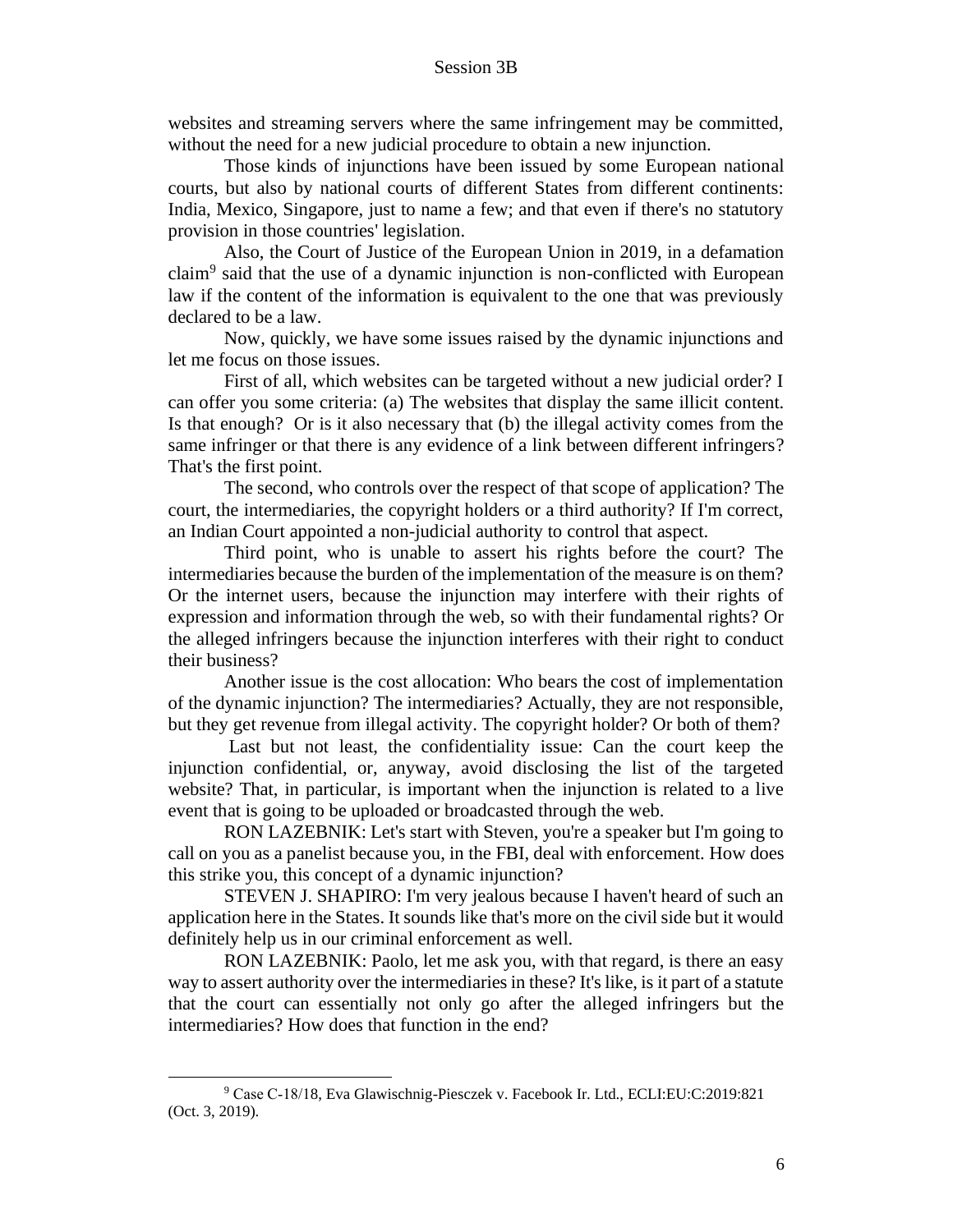PAOLO CATALLOZZI: I can talk about European legislation and intermediaries. They play an essential role, obviously. You can order the intermediary to block access, for example, even if they're not responsible. Also, a telephone company is an intermediary. The intermediary has no general obligation to actively seek illegal activity on the web, but whether a judge or administrative authority orders them to block access, they have to obey even if there is no responsibility by them. It's not a problem.

I think the key issue is to balance the copyright holder rights with the rights of internet users, with the right of the website manager, because different fundamental rights come into play: rights to conduct a business, rights to freedom of expression — so you have to be careful and try to assess your rights before the court in civil judgments. You have to use these instruments very carefully. I think they can be very useful to the copyright holders and IP rights holders in general.

RON LAZEBNIK: Susan, you're a person who not only looks at copyright but trademark, and there's plenty of injunctions that go around there. What's your reaction to this concept of the dynamic injunction? Do you think it could expand to the U.S.?

SUSAN SCAFIDI: My greatest reaction is one of curiosity. I too, along with Steven, have my eyes open when I hear about this because particularly when you have so many anonymous individuals running websites, it's very difficult. One of the things that is, of course, happening in the U.S. is a focus on platforms, but also on payment providers and that sort of thing as a way to address these issues.

My biggest question for Paolo, hence the curiosity, comes back to the point about confidentiality or privacy. It's become increasingly difficult to identify infringers when they are hidden behind the GDPR $^{10}$  in Europe, or behind a new succession of privacy statutes in various U.S. jurisdictions or elsewhere in the world. I wonder how dynamic injunctions in this way might get past that privacy concern if you're focusing primarily on content or is that concern about whom you're enjoining as still a very key issue. If I could turn the time back to Paolo, with Ron's permission, I would love to hear more about that.

RON LAZEBNIK: Sure.

PAOLO CATALLOZZI: Yes, maybe I ran too quickly, that's my first time at Fordham, I'm a rookie. First of all, in Europe, as I was saying before, I'm inclined to say that the copyright holder has the responsibility to inform the court of the IP addresses and URLs that are infringing his rights. They have to notify those data to the intermediaries because, as I said before, the intermediaries have no general obligation to actively seek facts indicating illegal activity.

I don't know if I answer your question, but the point I want to point out is that the copyright holders know who is infringing. In Europe, we move from that point. The copyright holder is the claimant, goes to the court and says, I know that A, B, C, are infringing, or they're going to infringe. *That's the second point.*

They know from their records that some websites are going to offer streaming servers, for example, for football matches or live sport events. Say, in a way, there will be great sporting events, like the Olympic Games, or just say that I have the reason to think that those websites are going to offer some service to this

<sup>&</sup>lt;sup>10</sup> General Data Protection Regulation.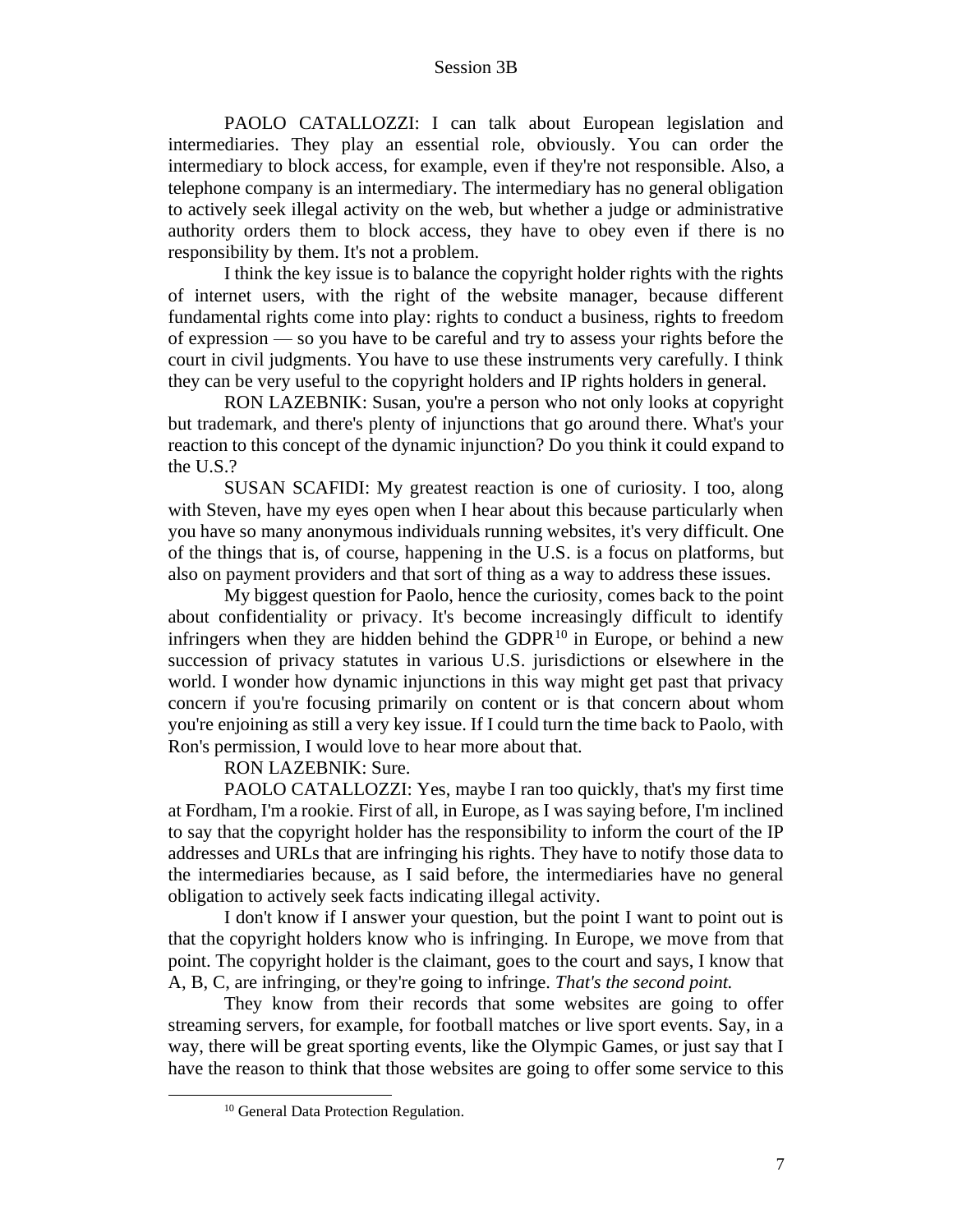event without any authorization. I would say, please, give the injunction against those lists of websites, but don't disclose the list because otherwise your injunctions could be less effective than they should be. The disclosure should be on this part of the injunction: the name of the website, the domain name that are reasonably going to infringe their rights.

I don't know if I answered your question, Susan.

SUSAN SCAFIDI: Yes, I think it was more to find the individual behind the website than identifying the website itself, but thank you, that was helpful.

PAOLO CATALLOZZI: Yes, that's another problem. In Italy, for example, say, you have to give evidence of who is behind and that he is linked with the first website that is infringing. Other countries, they just say I go after the infringement, not the infringer. There are so many open questions.

RON LAZEBNIK: It's very different from the regime we have in the U.S. Although, interestingly, in the trademark realm, there is the concept of in-rem jurisdiction over a website separate from the person behind the website, potentially, but the same thing doesn't occur in the copyright realm.

We're basically out of time for our discussion. Paolo, it might have been your first time at this conference, but you did fabulously. Thank you so much.

PAOLO CATALLOZZI: Thank you.

SEPEHR SHAHSHAHANI: It's my pleasure to be able to participate for the first time in this lively and important conference. I'll speak very briefly today about the U.S. federal copyright law governing the designs of useful articles, or DUA, for short. My main pitch is this, it's that designs of useful articles should be copyrightable if copywriting the design would not give the holder any exclusive rights to functional features of the article.

Those who are familiar with the *Star Athletica*<sup>11</sup> recent decision might say that *Star Athletica* forecloses such an approach, but I'm going to argue that it does not. Mainly, the work that I think, as a matter of intellectual property principle, should be done by the DUA doctrine can still be done even after *Star Athletica*  under the banner of the idea of expression dichotomy and the merger doctrine.

I'm going to skip over the statutory background in the interest of time. The main point is that the statute has the separability criteria that it's easy to state but was very difficult to apply and it inspired the jumble of contradictory and inconsistent case law, and so the Supreme Court intervened in 2017 in the hopes of clarifying this one.

The Court adopted a plain meaning approach with a test that basically repeated what's in Section 101 of the Copyright Act. The court erected two requirements for copyrightability of designs of useful articles: first, separate identification, which the court said is easy to satisfy, and second, independent existence, which the court said is ordinarily more difficult to satisfy.

Now, there is some ambiguity about what the court's test actually is, and I'm happy to go over that in the Q&A more, but I think with a little help from the dissent, we can actually arrive at some intelligible understanding of what the test is, and the test, as I understand it, is that the court seems to be saying that any design feature that an observer can imagine separately from the useful article as a pictorial

<sup>&</sup>lt;sup>11</sup> Star Athletica, L.L.C. v. Varsity Brands, Inc., 137 S.Ct. 1002 (2017).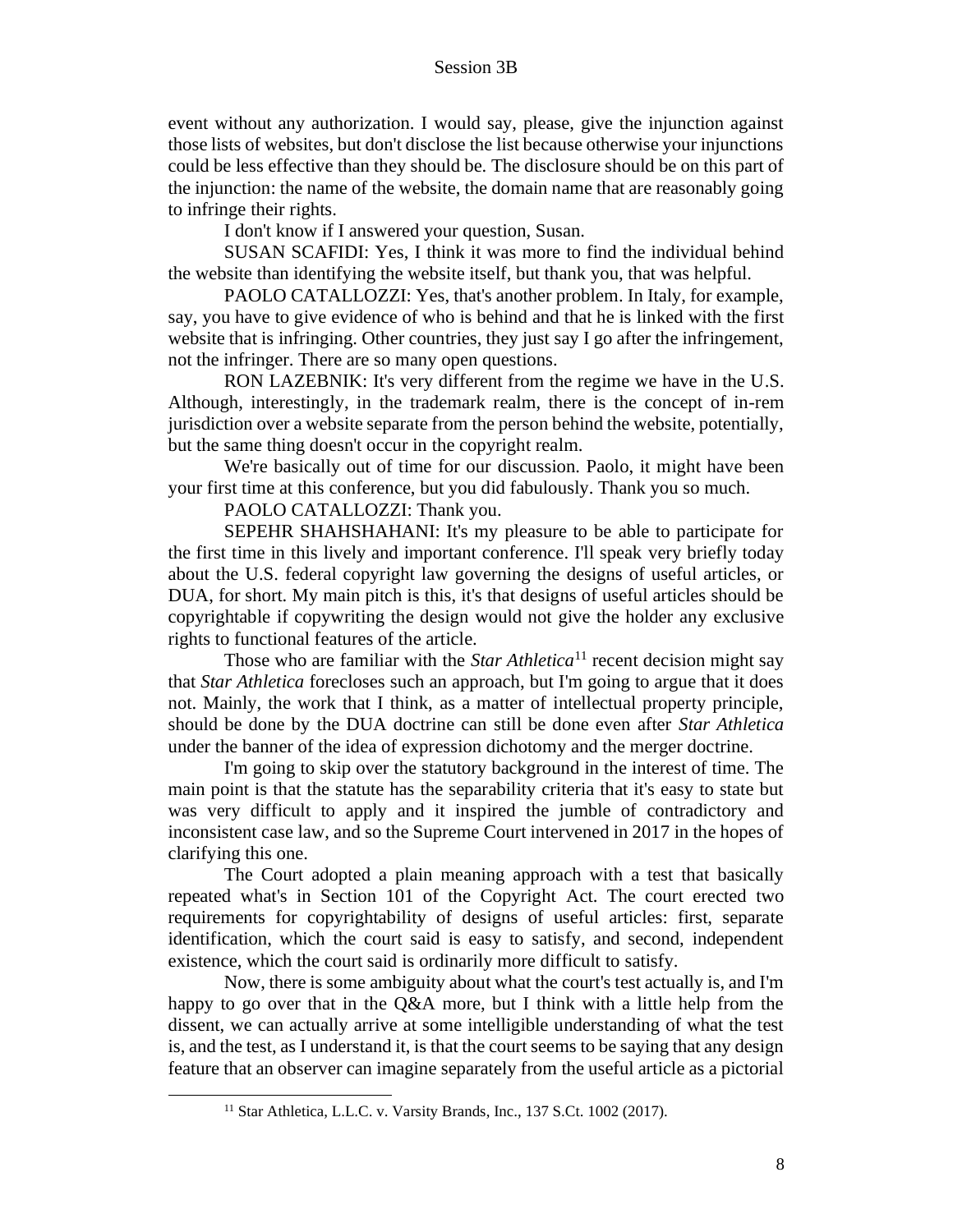graphic or soft sculpture world, without bringing along with it the useful article itself, passes the DUA test.

To apply it to the facts of this case, the court said that certain lines and chevrons on a cheerleading uniform do pass the DUA test because you can imagine the chevrons and the lines independently as  $PGS<sup>12</sup>$  work, and in imagining them independently, they don't bring along — they don't conjure up also the uniform itself. By contrast, the shape, cut and dimensions of the uniform do not pass the DUA test because if you imagine the shape cut and dimensions of the uniform, in your imagination, you'd also be bringing along the uniform itself.

How do we assess *Star Athletica*? I think it's fair to say that it left many observers cold. In particular, some people criticized it for being ambiguous. To me, that's actually the least of the sins of *Star Athletica*. I think you can actually arrive at some coherent understanding with the help of the dissent of what the opinion means.

To me, the much more important difficulty with the opinion is that it is not grounded in any IP principles, it's not grounded in any copyright or broadly in any IP principles. Notably, the court says nothing at all about what this doctrine that they are elucidating is for, what the point of the doctrine is. Quite the contrary, and remarkably for doctrine that's extensively concerned with utilitarian functionality, the court actually explicitly says that whether the article left when you remove the design is functional or not, actually has no bearing on the DUA question.

What can we do? Where does this leave us? How can we have a more principled and workable DUA doctrine? Well, to me, the first step to such a workable doctrine would be to step back and ask what this doctrine is for. What is it that's special about useful articles that they require a special purpose doctrine for their designs?

I think the answer is straightforward – useful articles are special because they're useful. They have to work, they have to function, and this requirement constrains their design choices. The only kinds of designs that work for useful articles are designs that still preserve the functionality of the article.

The danger — and here's really what's special about the DUA doctrine is that copyrighting the design might actually be tantamount to copyrighting the underlying function, and if you know the first thing about copyright, you know that that can't be.

Under the idea-expression dichotomy, which is a longstanding principle now codified in Section 102(b), copyright extends to expression, but not to ideas, the idea can be an aesthetic idea, but it can also be, as the case law recognizes, the functional idea.

In addition to the idea-expression dichotomy, and as part of it, we have this merger doctrine that says you can't even copyright expression if copywriting expression would be tantamount to copywriting the underlying idea, which can happen if the underlying idea can be expressed in only one or a few ways.

To me, as a matter of IP principle, the DUA doctrine is a proto-ideaexpression merger doctrine, specifically adapted to useful articles. Its purpose is to channel the protectional function from copyright to the utility patent question.

<sup>&</sup>lt;sup>12</sup> Pictorial, graphic, and sculptural.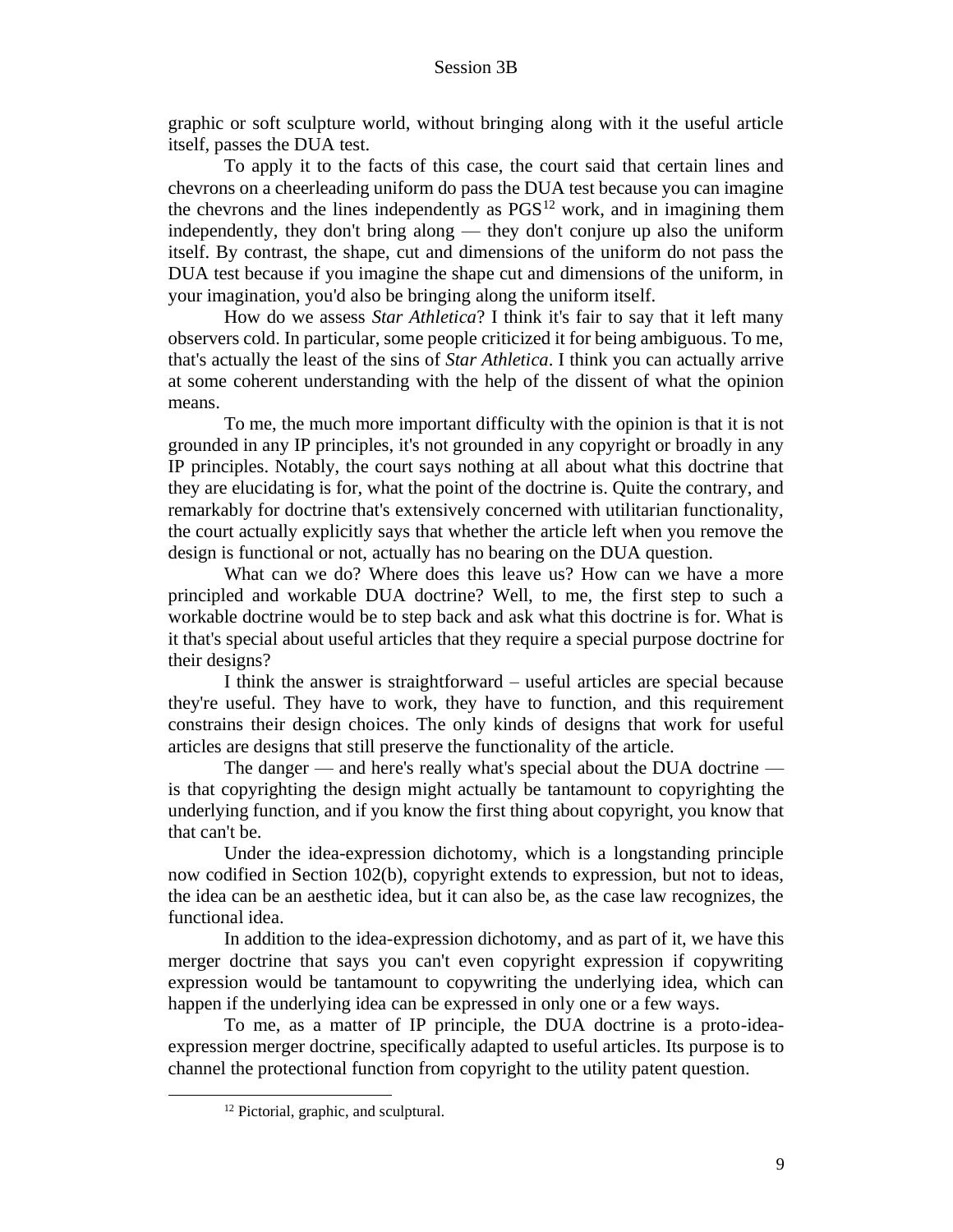That's, I think, the principle approach to the DUA, and this is an argument I laid out in an article I wrote a while ago in the Journal of the Copyright Society, and I'm plugging shamelessly now, but you might say, well, *Star Athletica* forecloses. I think it's fair to say, "Okay, it forecloses that as a matter of DUA doctrine, but it doesn't foreclose it in general, because after all, just because a design passes the DUA test doesn't mean that the design is actually copyrightable." It doesn't mean that it passes the other requirements of copyrightability as well. In fact, in the majority opinion, Star Athletica, Justice Thomas explicitly says, "We're not passing on whether the separately identified PGS work is or is not copyrightable."

I think the work that in principle, the DUA doctrine should do, but can't do perhaps because of *Star Athletica*, can and still should be done as a matter of the idea-expression dichotomy and the merger doctrine. I think doctrinally the path is open, and normatively as a matter of IP principle, it's the path that you should follow.

I'll just conclude by asking, well, what are the chances of that? I'm mildly optimistic. I'm optimistic because I think the Supreme Court appreciates the importance of not extending copyright to function. If you just look at the recently released decision in *Oracle vs. Google*, it's clear that the fact that computer code is primarily functional, plays an important role in the decision in that case.

Now, of course, that decision is not about the DUA doctrine, nor is it about idea-expression dichotomy. It's about fair use, but still, I think the discussion shows that the court is alert to the dangers of extending copyright to function, and I think hopefully with some prodding by like-minded people, it's fair to hope that the courts will bring the same principles to bear on cases involving designs of useful articles. I'll stop here, and I look forward to your questions.

RON LAZEBNIK: All right, thank you Sepehr. Christine, I think you had some thoughts on this. I know Susan Scafidi and Ann will most definitely have thoughts about this, but I'll start with the non-US view.

CHRISTINE STORRY: Yes, absolutely. It's a very interesting case because it does two things. In Australia, there's a design-copyright overlap, and so the thinking in *Star Athletica* actually follows that principle to a certain extent, in that we would consider the design of the chevrons to be applied, to be ornamentation and to be on the surface. That's consistent with getting copyright protection under Australian law.<sup>13</sup>

Even more interesting is the U.S. history of the *Mazer* case,<sup>14</sup> which underlies the concept of separability, and if you think about it in comparable terms with the Italian case of the Arco lamp.<sup>15</sup> They're both lamps, but the way that they've

<sup>13</sup> *See JUMPERGATE: Port Confirms Indigenous Guernsey Design was Copied*, AFL (May 21, 2021), https://www.afl.com.au/news/616916/jumper-design-rip-off-port-adelaideinvestigating-social-media-claim.

<sup>14</sup> Mazer v. Stein, 347 U.S. 201 (1954). *See also* Stein v. Expert Lamp Co., 188 F.2d 611 (1951).

<sup>15</sup> Trib. di Milano, 3 settembre 2012, n. 74660/06,

http://www.corteappello.milano.it/ArchivioPubblico/B\_241.pdf (It.). The Italian Copyright Act at art. 2, para. 1, no. 10 states that works of industrial design which have per se creative character and artistic value are protected by copyright.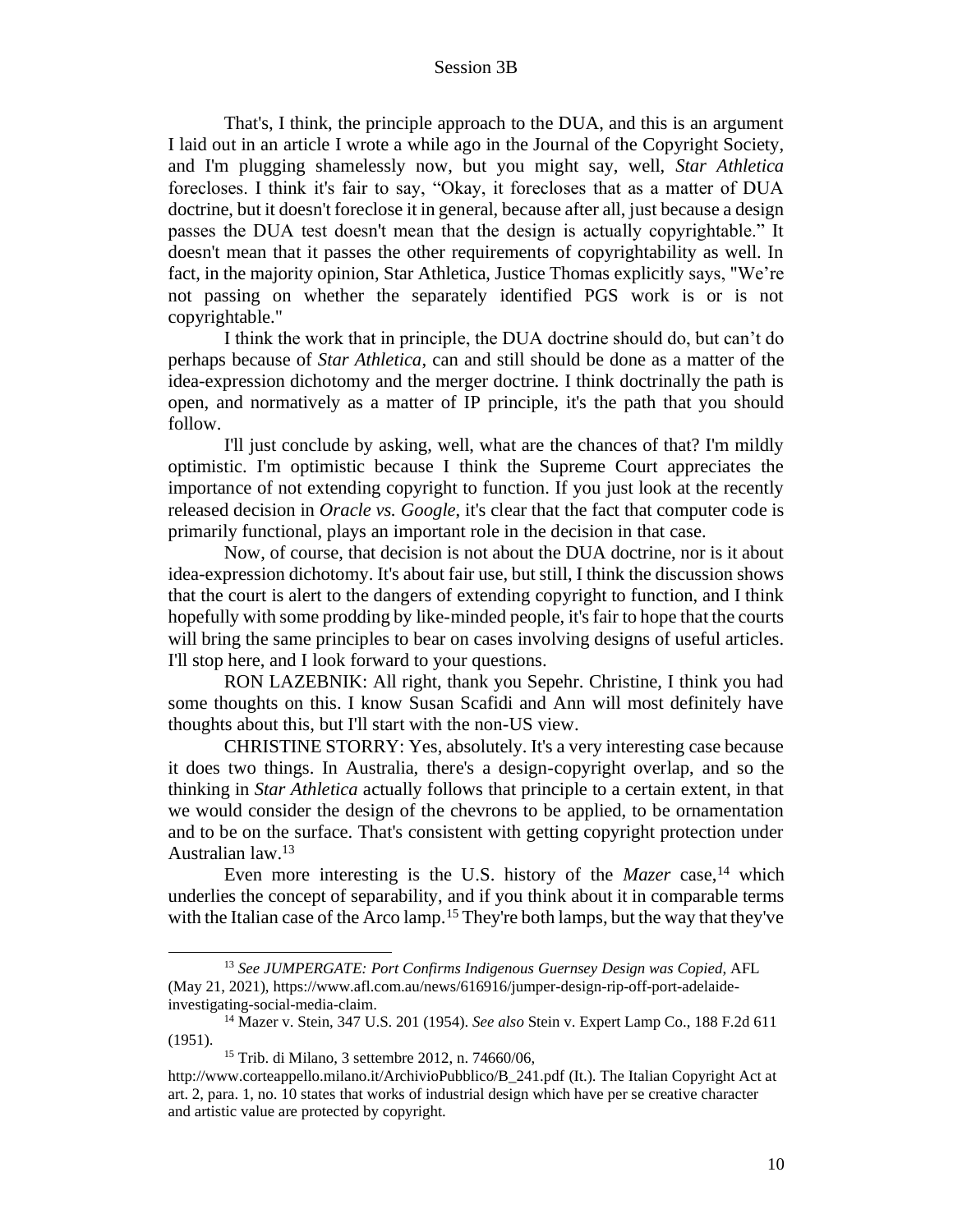been dealt with under copyright is remarkably different. The American case is viewing function and sculpture as two separate elements, but in the Arco case, they're recognizing that there's a high creative value within the design itself as an object that can't be separated form from function.

RON LAZEBNIK: Ann, I see your hand. Once again as Sepehr pointed out that much like in *Oracle*, the Court kind of punted on the copyrightability question that you wanted resolved, but please share your thoughts.

ANN BARTOW: The thing about that case that really troubles me the most actually is the paucity of discussion. There's a little bit in the dissent by Breyer. Breyer comes the closest, but my inner sexist comes out because the women justices did not talk about this. I was really startled actually honestly, but it is my inner sexist that Breyer got and the women didn't, which is, how functional the designs were. When you look at the cheerleading uniforms— First of all, I am not a fashion player, I don't even pretend to be, but even I know basic things, right? We know black is slimming. We know horizontal versus vertical stripes were the ones that make you look taller, ones that'll make you look wider, different things like that.

Even basic, like fashion designers, know a lot of tricks and things like the chevrons and things. The entire design of the cheerleading uniforms is to make the waist look small and to draw attention to certain areas in the body, and to make— Particularly the ones that were copyrighted were entirely designed to draw attention to the women and then sexualize the women's bodies, at least the body when they were cheerleading, and for whatever body, in a sexualized way. It's a really easy argument to make out. I think the functionality argument is very powerful in that, and with choices that were made with the stripes and chevrons, and so on and so forth. I was just disappointed that it wasn't more of a presence in the case.

SEPEHR SHAHSHAHANI: I was disappointed too. I think that's what the DUA doctrine should be about. My pitch is, so they screwed that up, they failed to do that. That doesn't mean that these considerations are now out of copyright and that functional things are copyrighted. I think my argument here is that the work that as you correctly point out should have been done by the DUA doctrine and the Supreme Court failed miserably to do under the DUA doctrine can still be done in copyright jurisprudence. We should just be more creative in doing it under ideaexpression and merger. Again, just because some design passes the DUA doctrine doesn't mean that it's otherwise copyrightable. It doesn't mean it, for example, passes the originality requirement too, or that it fits/passes idea-expression too.

RON LAZEBNIK: Susan, let's not delay you.

SUSAN SCAFIDI: Yes, with our moderator's kind permission, I'm about to jump through the screen. Full disclosure, for those of you who don't know, this is in some sense my case. I served as an expert below and then the Sixth Circuit picked up one of my analogies, and then as the Fashion Law Institute, we wrote an amicus that told the court to do exactly what it did. That is, scrape everything away and look to the statute. That being said, it has become a bit of a punching bag and so Sepehr's comments about its sins or its unprincipled nature are probably the kindest thing that have been said lately. I want to start actually by addressing Ann, and yes, woman to woman, absolutely, there are ways to create an hourglass where no hourglass exists in terms of the figure. That being said, that form of functionality is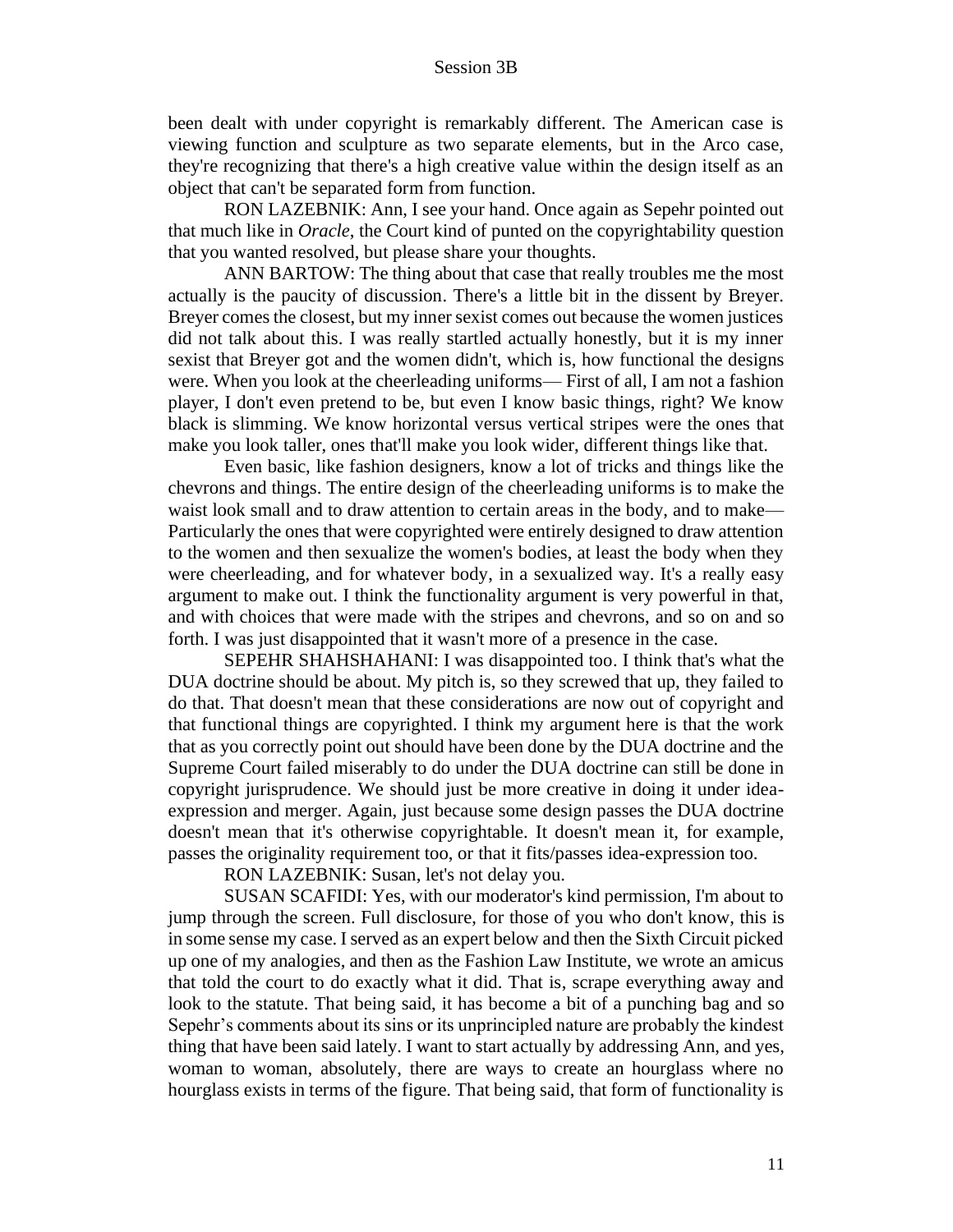the conveyance of information. The body underneath looks good, is the information being conveyed by those visual tricks by designers, and therefore, I don't think that actually presents a copyright issue. Coming back to Sepehr's point—

SEPEHR SHAHSHAHANI: You don't think it's a useful article at all? If what—

SUSAN SCAFIDI: I think that—

SEPEHR SHAHSHAHANI: -you're saying is correct then you don't even apply the DUA because it's not even—

SUSAN SCAFIDI: Actually, probably the best way to look at it would have been Justice Ginsburg's way, and that is actually what the respondent argued, that this is a  $113(a)$  problem.<sup>16</sup> This is applied art. This is the Australian version, not a one-on-one problem. No, I actually do think there is a useful article and that's the plain white version if you took off the chevrons and the color-blocking, which is the technical term. That being said, I don't think the Court was entirely unprincipled in the sense that the Court was still attempting to police that functionality line between copyright and patent.

Redesigning the IP system as a full system and not a conglomerate of different areas, we might question whether that line should even exist, or whether we should look at design the way the public looks at design in a more holistic way. Given that that line does exist and is the bedrock of the way we divide IP into different areas, I'm not sure Sepehr, that you give the court enough credit for bearing that in mind in the way that they went back to the statute.

Of course, as you pointed out, the Sixth Circuit underneath had collected nine different ways of engaging in this separability or conceptual separability, as it was at the time, testing and then created a tenth of its own.<sup>17</sup> The Sixth Circuit almost had a request to the court to engage in some creation of clarity. I think that the court did its level-best by engaging in a conservative strategy, not politically, but judicially, although there's some overlap there by saying, "Let's go back to the statute. Let's almost think like civilians and go back to the code, since we're in an international context." I better yield the floor.

RON LAZEBNIK: All right. Thank you. I'm sure you can find Susan and maybe Sepehr at the table later on to further this discussion, we're certainly not done here. Steven, you get to introduce our last topic for the panel. Steven, please.

SUSAN SCAFIDI: While Steven is sharing, I want to just point out for people's interest, it was in the *Star Athletica* that Justice Breyer wrote the dissent, and of course Justice Thomas the opinion, exactly the reverse in *Oracle* against *Google*. There's a question of whose version of copyright will carry the U.S. Supreme Court going forward.

STEVEN J. SHAPIRO: It's an honor to be here. I'm a squad supervisor in the FBI in New York's field office. We look into about every kind of white-collar crime from money laundering, bank fraud, to intellectual property. I also jokingly refer to myself as a "retired intellectual property attorney." I'm going to go over my journey, how my experience as an attorney impacts my team's cases, the FBI's focus on intellectual property matters, and the latest trends on criminal copyright

<sup>16</sup> 17 U.S.C § 113(a).

<sup>&</sup>lt;sup>17</sup> Varsity Brands, Inc. v. Star Athletica, LLC, 799 F.3d 468 (6th Cir. 2015).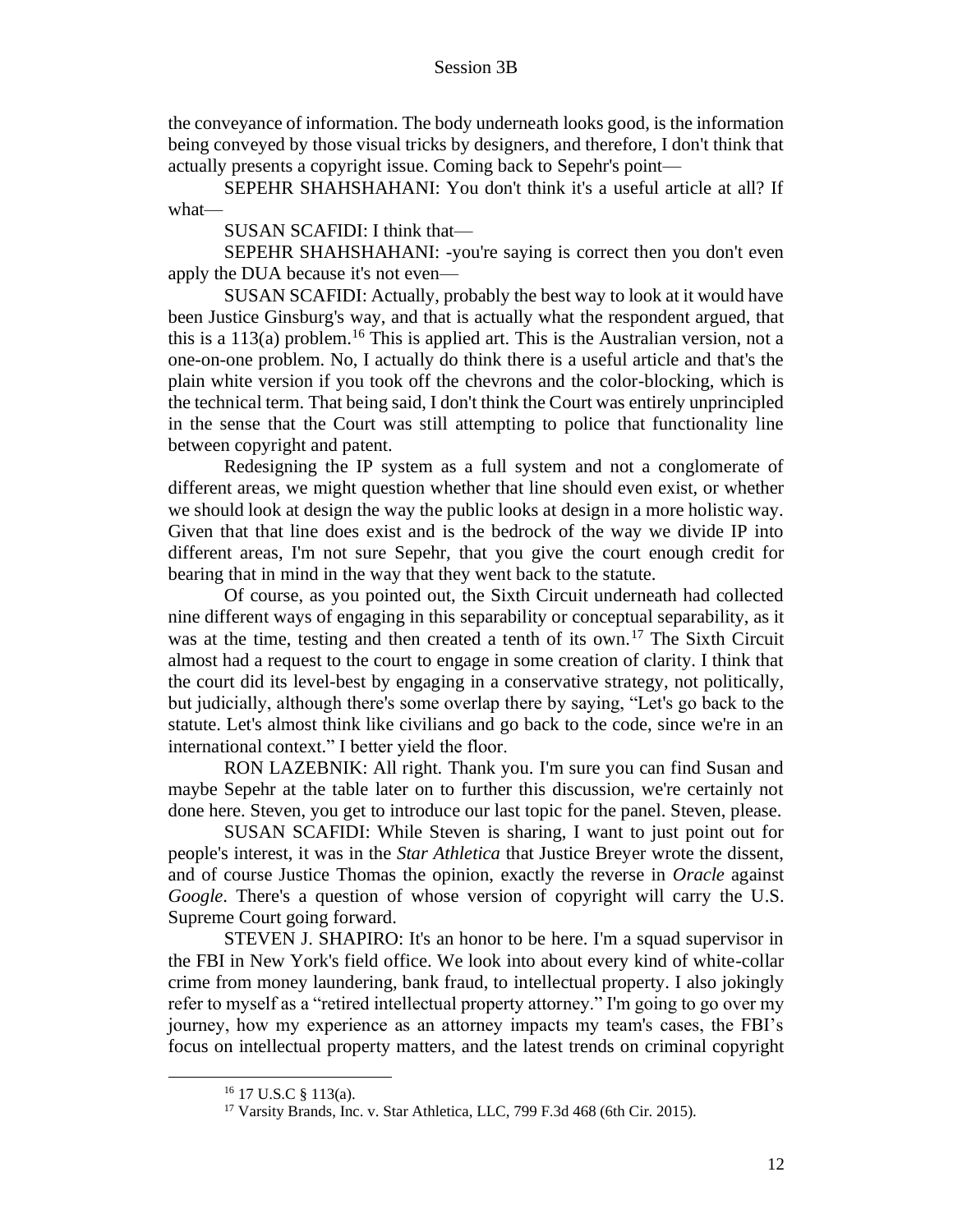infringement, specifically on illicit streaming. Lastly, how you and your clients may be able to assist us in mitigating this threat.

I was one of those nerds from high school or law school, but once I got there, I wasn't quite sure I wanted to be an attorney. I wasn't sure I wanted to practice. I did want to graduate and sat for a couple of bars. I loved my clients. I loved my work, but I felt like a brain in a jar. I wanted something a little bit more dynamic. Maybe it was Judge Catallozzi's dynamic injunction, but I felt like I wasn't grappling with the law in a way that I wanted to in my practice.

I tracked down a college alum who was a longtime FBI agent, and he put me in touch with a recruiter. Nine months later, I show up at the FBI Academy in Quantico. At the academy, as well as my first assignment in a two-agent office in the Middle of Nowhere, Oklahoma, I learned the basics of law enforcement. How to run a financial investigation, how to run a cyber investigation, how to collect evidence, how to testify in court. All of this was definitely helped by my law degree, but I really started leaning on it when I was promoted to headquarters and started overseeing our intellectual property rights investigations. A little different from practicing IP law.

In my practice, I felt like I was developing and forecasting to protect my clients' burgeoning brands. Whereas, as an agent, we were enforcing the rights of established content that obviously criminals thought there was value in copying. We usually draw the distinction between being an intellectual property attorney and being an intellectual property rights investigator. IPR rights already exist as far as we're concerned, once we begin working on an investigation. This goes to a larger focus of what I see myself, and what I see fraud investigators doing in general. We're keeping criminals from using and developing lucrative, illegal income streams to finance other illicit activity.

Our mission in this space is to disrupt and dismantle criminal organizations and other individuals that are trying to benefit from the infringement of IP owners' rights. The three areas that we look at in this space are the theft of trade secrets, whether that's state-sponsored economic espionage, or company-to-company industrial espionage; hazardous counterfeit goods in the trademark space, including counterfeit pharmaceuticals, counterfeit auto and aviation parts, or other department of defense supply chain counterfeit infiltration; and lastly, other forms of infringement that finance terror affiliates or transnational organized crime networks, which is obviously what we're going to be focusing on it for the rest of my time. Obviously, the goal here is to put butts behind bars and get criminals in jail, but beyond that, we're looking at a larger strategic piece. How do you put up barriers to make this a less attractive option for criminals to make money?

We do this by partnering with the national intellectual property rights coordination center, which is a multi-agency fusion center based in Crystal City, Virginia, right outside of D.C. that focuses on deconfliction of cases, developing joint investigations, and doing outreach and training like this. Most of the partners are federal and international law enforcement, but we did this past year take on one of the sponsors of this conference, The Motion Picture Association of America, as well as Michigan State University, the first private sector and academic partner in the group.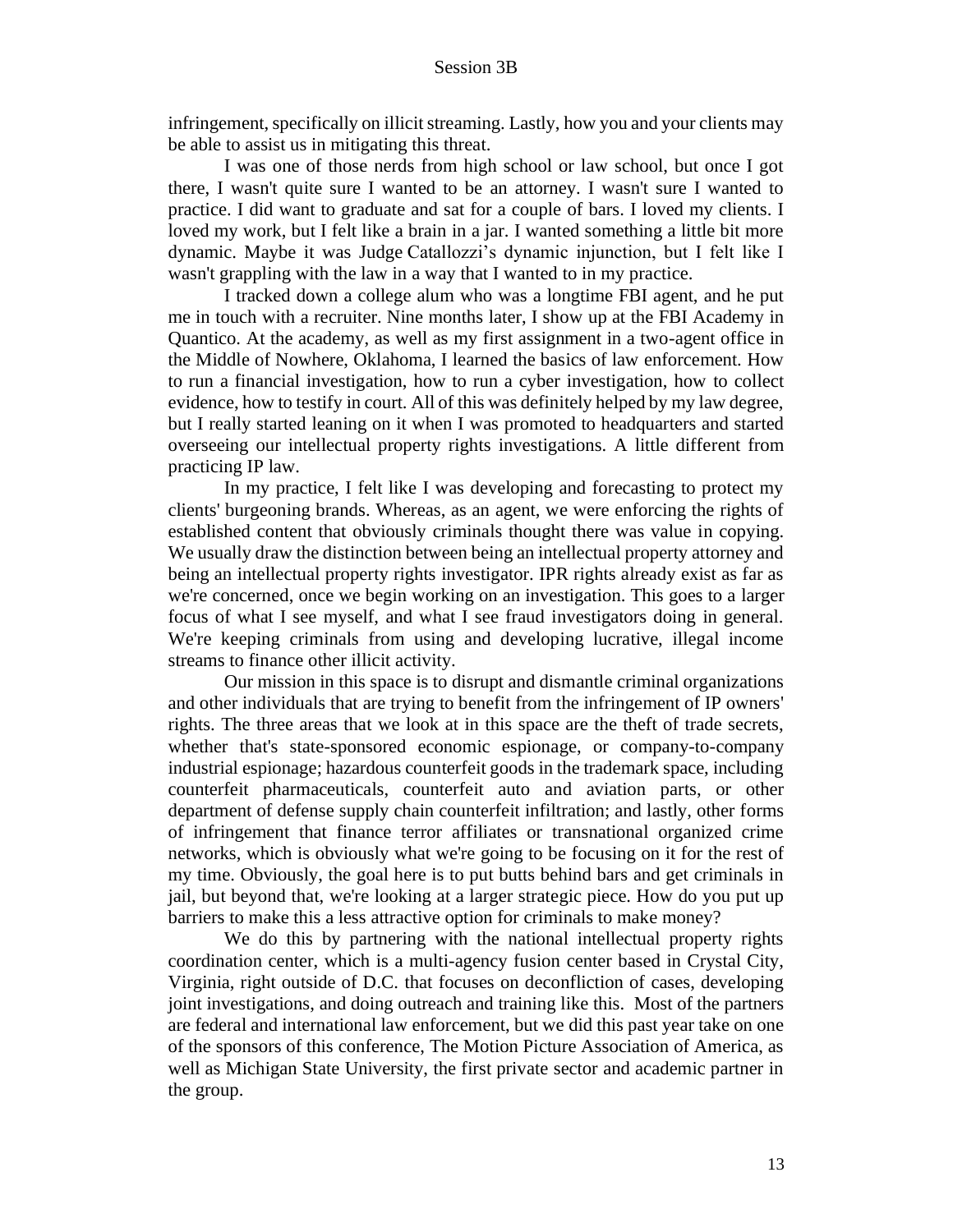As I mentioned, there is a lot of money in this. Open-source estimates between 2003 and 2016 show IP crime generates \$509 billion, which is significantly more than drug trafficking, narcotics trafficking, and every other form of the illicit economy combined. The  $ROIs<sup>18</sup>$  on this are insane for software piracy. For a thousand dollars spent pirating software, you'll get a hundred thousand dollars back for software piracy, 9900% ROI on this. There is a lot of money in IPR infringement.

In terms of copyright trends, we have a storied tradition, if you remember this from the old Blockbuster and video days. We're seeing a lot of traditional modem cloning and signal theft, but streaming has changed the game and content piracy has increased exponentially because of it. Criminals have three main ways they're making money from illicit streaming. First, the subscription services. Second is ad-based revenue. Third is malware.

Criminals are greedy. They're getting \$10 a month from some people, but that's not enough for them. They're also figuring out ways to automate rack and stack and launder impressions in the ad space. We're working closely with the industry to raise awareness of this, and to get ad companies to look at this in a different way and make sure that they're not being exploited. They're using premium blue-chip brands to do this with the idea that the Fords and the Coca-Cola's of the world aren't going to want to be associated with something illicit.

But again, criminals are greedy. They're also developing malware to inject into these streams and inject into these devices. They're incredibly sophisticated. They're co-opting everything that's connected to a network once that malware infiltrates a network. From the phones we keep in our pockets to other IoT devices you have around your house, or bank accounts, everything along those lines. Anything that they can do to blackmail, to conduct extortion or identity theft with, they're trying. The question is, is illicitly streaming the Snyder cut of Justice League worth exposure to blackmail, extortion, and identity theft? As a Marvel zombie, I would argue I have my own answer on that one.

One of the things I do love about IPR cases is the unique collaboration we have with rights holders. Oftentimes, they testify as expert witnesses. They join us on search warrants to confirm authenticity of goods, and they testify as to the valuation of content and products.

I am running out of time. Just in summation, there are many things you can do with a law degree. Don't be afraid to contact law enforcement for guidance on criminal referrals. As I said, I'm a retired attorney, but I love dealing in hypotheticals. Call me and we'll discuss. Ad-based revenue and malware intrusions make a lot of money for criminals and they're super hazardous for consumers. It's a supply and demand issue, and we can do a lot to reduce the supply that's out there, but if you have consumers seeking infringing content out or don't know any better, that's the demand side we should also work to reduce. That's the thing we could really use some help with. Thank you for your time, I look forward to your questions.

RON LAZEBNIK: Thank you, Steven. Before I turn it to the panel, I do know there's a question in the Q&A for you, which is how do you feel about civil

<sup>&</sup>lt;sup>18</sup> Returns on investment.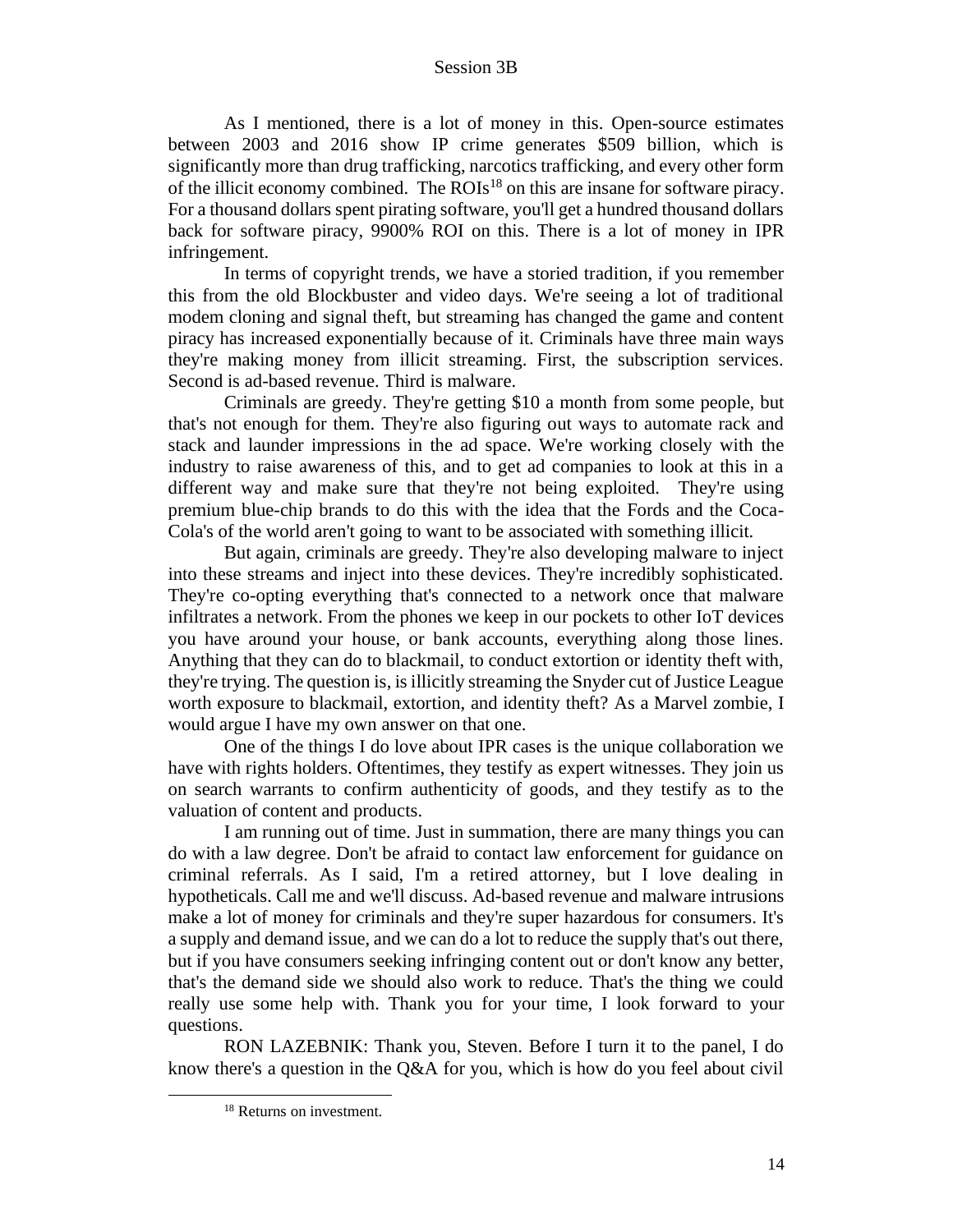plaintiffs who assert civil  $RICO<sup>19</sup>$  claims based on criminal copyright infringement? How does that, I guess, connect to your work?

STEVEN J. SHAPIRO: I'm surprised that doesn't happen more often, to be honest. Intellectual property infringement is a RICO predication and it certainly is an avenue worth exploring on the civil side going forward.

RON LAZEBNIK: Ann, any reactions? I know you've…, well, I'll leave it at that. Any initial thoughts that you want to share regarding the FBI's involvement in IP enforcement.

ANN BARTOW: It's a lot of interesting data. One thing I talk about with my students in both trademark and copyright is that counterfeit bags can make you look tacky, but they're not going to kill you. Counterfeit pharmaceuticals are going to kill you. That's where we need to put our attention. The stuff that's going to kill you is where most of the focus needs to be.

I guess I'll just make that point, but I'm uneasy with the criminalization of copyright generally. Always have been because of the power imbalances and the people they get. With counterfeiting, it's the people that are sitting on the blankets selling the stuff that get arrested, not the people making the big money, the factories, or whatever. I have some social justice concerns I guess, but you have a job to do. I understand that.

STEVEN J. SHAPIRO: I actually completely agree with you. The one thing I would push back on is there is this idea that, well, it's just bags on the street corner. We've seen Charlie Hebdo attacks, for example, the Atlanta Olympic events where these items that seem like they're innocuous and it's just something to throw away, are being used to finance terror events.

ANN BARTOW: Yes, but so are other things that are even worse.

STEVEN J. SHAPIRO: You're absolutely right that the person on Canal Street is not the person that's ultimately benefiting from this. Counterfeit trafficking is a transnational organized crime network thing. Because there is so much money generated from IP crime, there needs to be better tools in place to stop these networks and put up barriers to keep people from using infringement as an opportunity to advance other illicit activity.

ANN BARTOW: I'm going to push back just very briefly which is, it's true that, okay, maybe the bags, the counterfeit bags finance terrorism, but I would rather have terrorists finance themselves with counterfeit bags than the sex trafficking. Do you know what I mean? If they're going to do something illegal to make money there's actually less harm from counterfeit bags than there are from other kinds of stuff, mugging, robbery, breaking into my house.

RON LAZEBNIK: I guess on that point, well, I guess a side tangent from that point, not directly on it. Steven, we have in the recent past examples at a bit of a higher level of abuse of copyrights. I'm thinking of something like the Prenda law firm and the Prenda litigation, where essentially people set up a honeypot for would-be infringers for the purposes of extorting them as you mentioned. Does your office see any of that? Is this still a concern or is Prenda more just an aberration, and we don't have to worry about such things?

<sup>19</sup> Racketeer Influenced and Corrupt Organizations Act.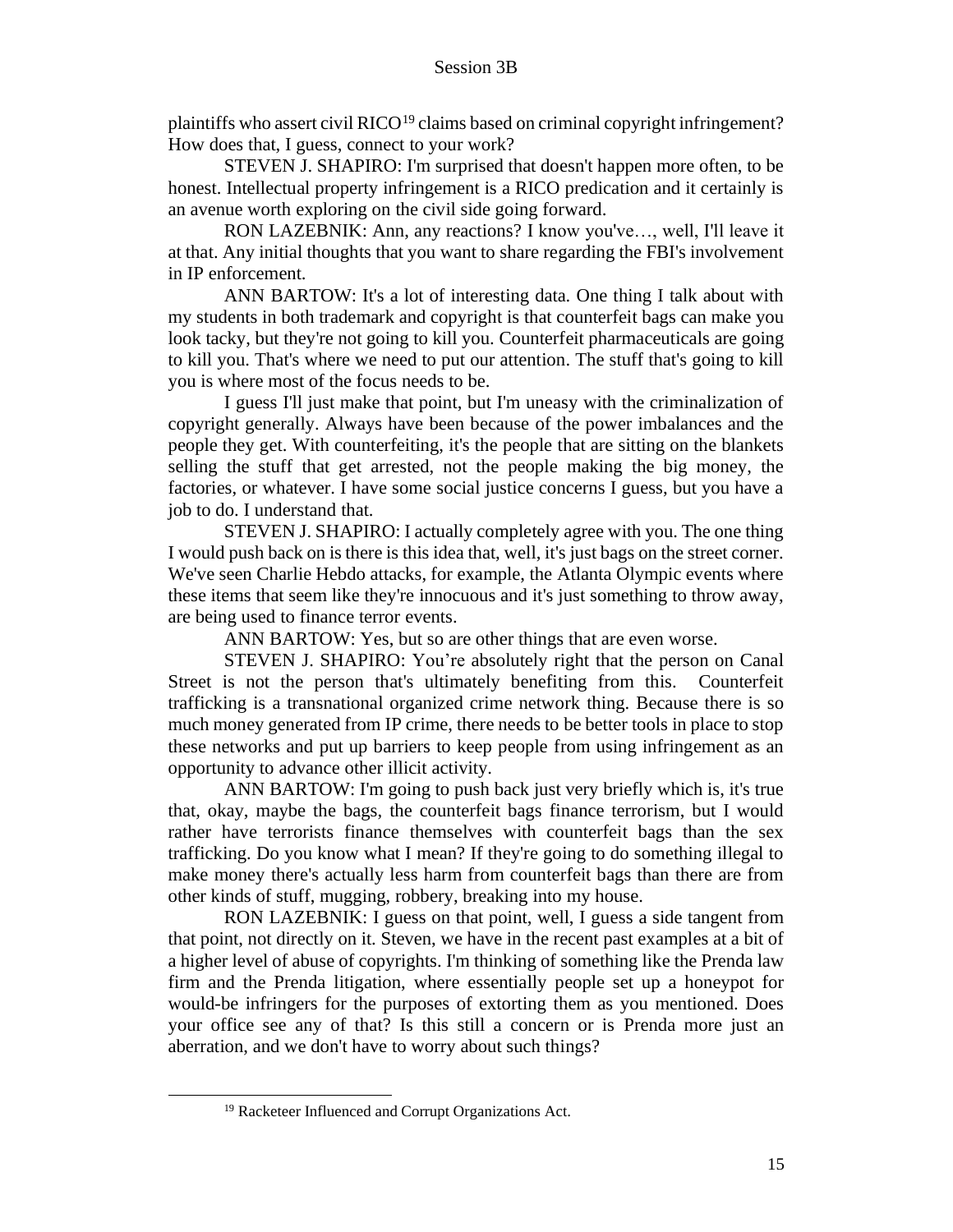STEVEN J. SHAPIRO**:** It crops up now and again. If there was a way to defraud, criminals will. These situations involve illicit businessmen, emphasis on the *business*men. If there is a way to make money doing it, somebody is out there trying to make money doing it.

UMAIR KAZI: This is really interesting Steven, because at the Guild I see a lot of piracy and just all kinds of insane piracy. There are websites that have been in existence for a decade, like LibGen, Sci-Hub, that serve as repositories. It's very much an area that we monitor and look at in the book space. It's also interesting that you said that there is a lot of shrouding or cloaking of pirate book websites, at least that are visible to us, that is often done in a principled social justice way too. We dealt with a pretty massive site owned by— it was started by a Canadian gentleman, who was also a member of the Canada Pirate Party – eBook Bike. These websites generally start as pretending to be libraries, but what they're doing is, at least the book spaces, they're letting people download infringing copies of books and thousands of them. My question is, do you see that and is this just something that maybe is restricted to the book space, or do you also see that pretension of providing a public good in other content areas that you look for?

STEVEN J. SHAPIRO: I've seen it specifically in the book space and specifically in the textbook area as well. In my experience, I haven't seen other content, video games, TV, movies. I have seen these sites marketed as content should be free, open, and copyright law should be abolished. Infringers market these sites to consumers as if they are free and fully loaded. The way these sites are operating, they're trying to go under the radar. They're trying to operate as consumers should not think or worry about it, just click and watch. Again, if there's malware code in this, they don't want you to make that higher-level analysis on whether this is legal or not, just go and watch what you want for free, even if something nasty gets downloaded from it.

RON LAZEBNIK: Good call. Paolo, I want to bring you into this conversation as the only judge on our panel today. As Steven pointed out, this is an international issue. It's not just the U.S., and the proceeds and whatnot are for funding international endeavors. As a judge, are you seeing a lot of this in your court? Do you think the criminal prosecution versus the civil remedies is the way to go there?

PAOLO CATALLOZZI: As far as I can see in my country and I think I can say in Europe in general, criminal prosecution investigation is more focused on who makes the money. In copyrights, it's difficult, you have a big loss for copyright holders. It's just a loss of value because money doesn't go from the copyright holders to another person or other group of people. On trademark, for example, on the counterfeit goods, you have our trademark infringements, money that goes to people who sell counterfeit goods. Especially if you look at the counterfeited medicines for example. It's a huge phenomenon, and you have shifted money. It's easier to follow the money and follow the guilty.

While in the copyright infringements, and especially through the web, it's difficult to get the infringer. That's one of the reasons because of the dynamic injunctions. It's a way to skip the search of the infringer because he probably has the server in an offshore country and it's difficult to go to the infringer, so you block